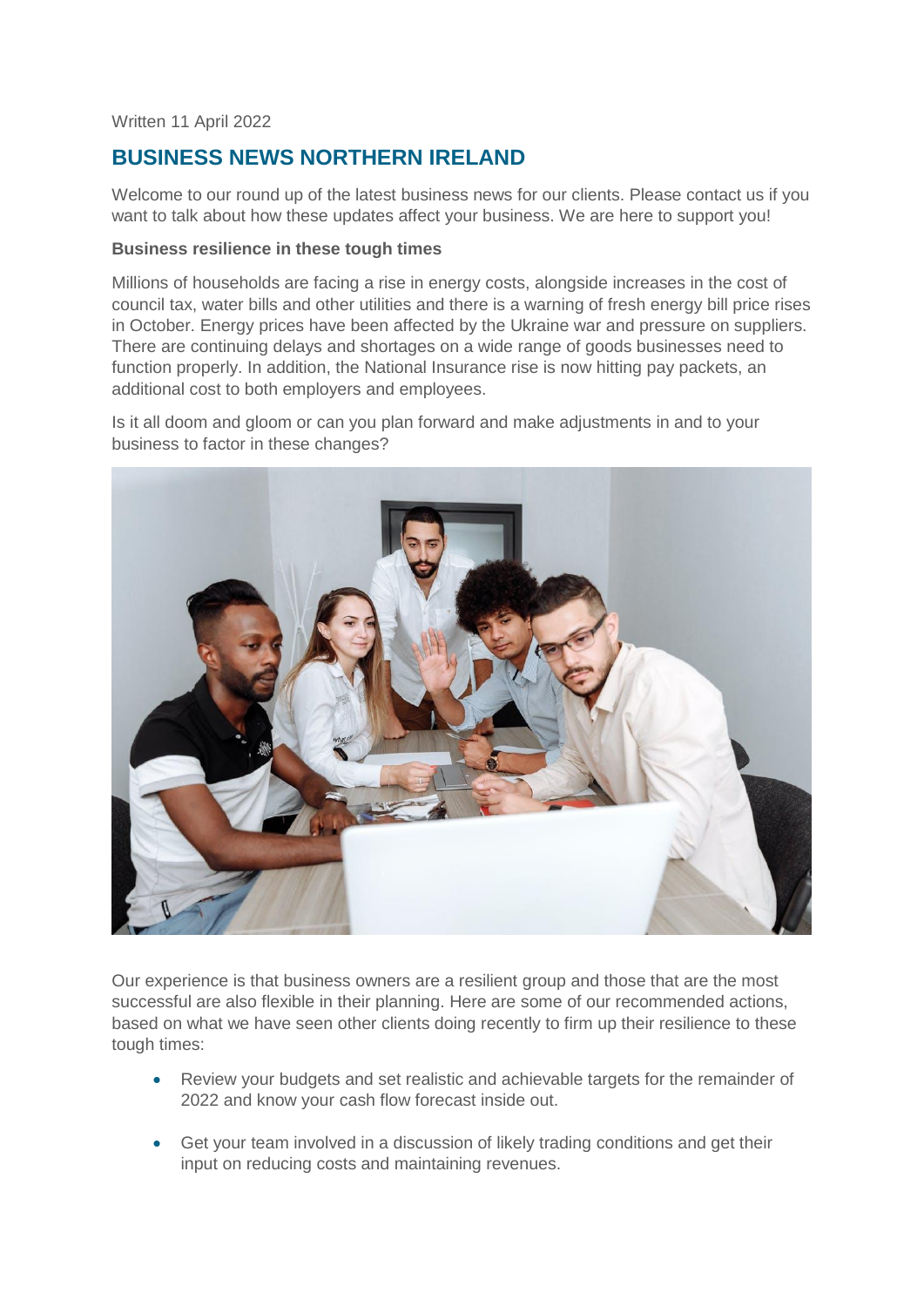- Get rid of 'won't pay' customers.
- Review your debtors list and chase up overdue invoices (if appropriate). If applicable, offer existing debtors extended payment terms and/or discounts.
- Make sure your terms of business contain explicit payment terms.
- Assign responsibility to one individual for invoicing and collections.
- Put extra effort into making sure your relationships with your better customers are solid.
- Review your list of products and services and **eliminate** those that are unprofitable or not core products/services.
- If possible, agree extended payment terms with suppliers in advance.
- If appropriate, review banking facilities and discuss future needs.
- Don't ignore debt. Ask for help if you are struggling.
- Know what you are spending and on what. Look at your detailed expense list in your profit and loss account and assess if there is room for negotiation in any of your fixed expenses and/or whether there are alternative suppliers.
- Look at your expenses and see if you can make small cut backs in lots of areas. Use 'bottom up' budgeting where everyone in the office gives input on areas over which they have control – target a 10% cost saving.
- Review and flowchart the main processes in your business (e.g. sales processing, order fulfilment, shipping etc.) and challenge the need for each step.
- Encourage team members to suggest ways to streamline and simplify processes (e.g. sit down and brainstorm about efficiencies and cost reduction).
- Review your staffing needs over the next few months.
- Establish your key performance indicators (KPI's) and measure them on a weekly basis.
- Review efficiency of business processes and consider alternatives such as outsourcing certain activities locally or overseas.
- Pull everyone together and explain the business strategy and get their buy-in.

Please talk to us about planning ahead because we have considerable experience with helping our clients with their strategy and sustainability in turbulent times.

## **Giving Shares to Employees**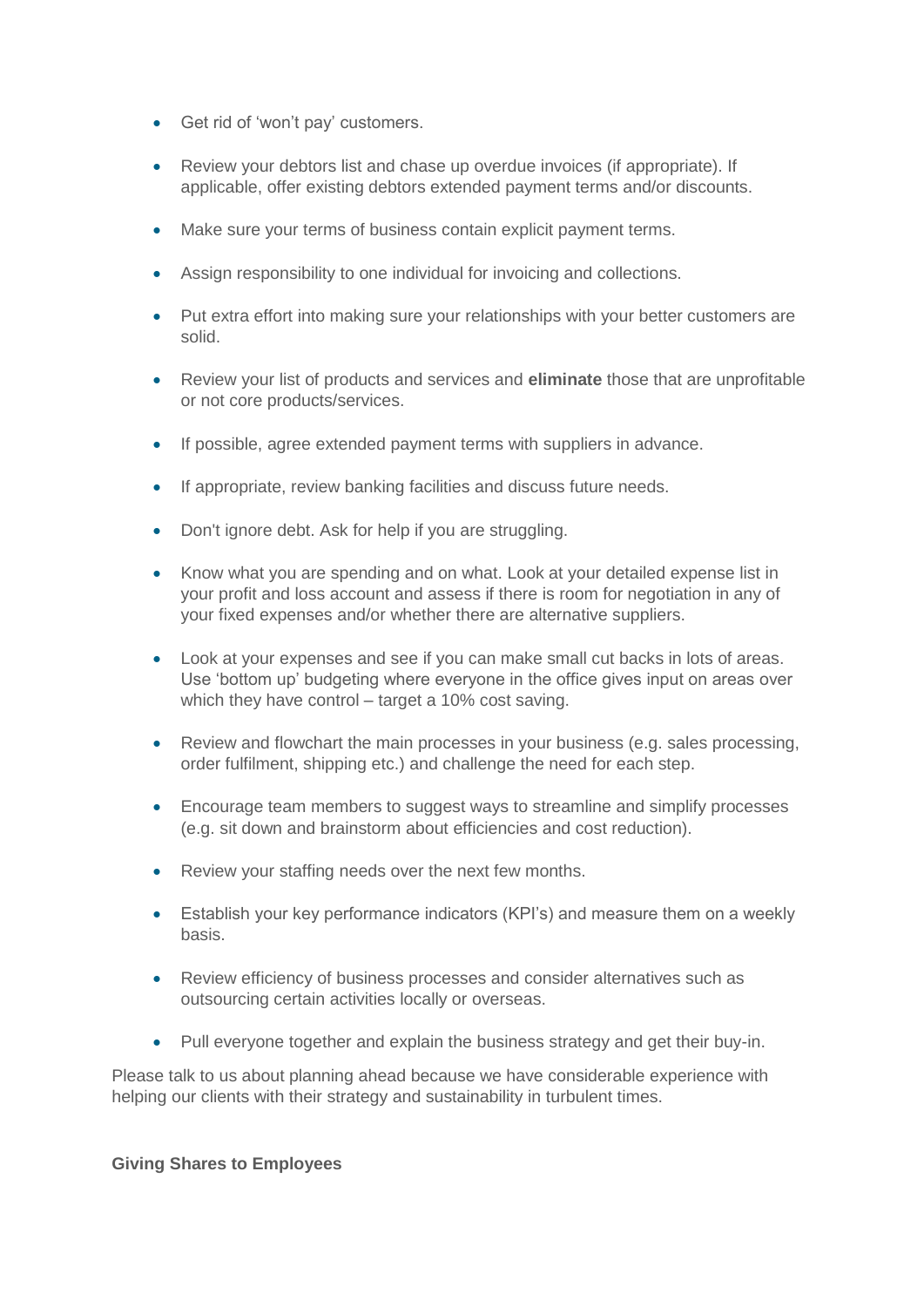Where companies give shares to employees in the company or group that they work for they will generally be taxed on the difference between the market value of those shares and the amount paid, if any. The transaction also needs to be reported to HMRC by 7 July following the end of the tax year. HMRC provide a template to enable employers to report the transaction online:

# See: [Other ERS schemes and arrangements: end of year return template, technical note](https://www.gov.uk/government/publications/other-employment-related-securities-schemes-and-arrangements-end-of-year-return-template)  and guidance notes - [GOV.UK \(www.gov.uk\)](https://www.gov.uk/government/publications/other-employment-related-securities-schemes-and-arrangements-end-of-year-return-template)

Considerations around whether employers need to operate PAYE and whether national insurance contributions are payable depends upon whether the shares are 'readily convertible assets'. Broadly this would be where there are trading arrangements in place to quickly sell the shares.

It is generally more tax efficient for the employee if the company awards them shares under a tax-advantaged share incentive scheme such as under the Enterprise Management Incentive (EMI) scheme or a Share Incentive Plan (SIP).

Contact us if you would like more information about these schemes.

#### Corporation Tax relief for Employee Share Acquisitions

Provided certain conditions are satisfied, the employing company will obtain a corporation tax deduction when employees acquire shares in the company or group that they work for, whether they acquire the shares directly or under a share option agreement. The amount of the deduction is the difference between the market value of the shares and the amount paid by the employee and will often mirror the amount taxed on the employee. This is a statutory deduction and will be available irrespective of whether there is a deduction for the transaction in the company's profit and loss account.

#### Tax Relief when Share Options are granted

A recent case before the Supreme Court *(HMRC v RCL Investments Ltd and Ors (2022) UKSC 9)* has determined that where a company is accounting for share-based payments in accordance with International Financial Reporting Standard 2 (IFRS 2) then it is possible to obtain a corporation tax deduction based on the market value of shares when share options are granted to employees. In the case heard, there was a complex arrangement involving payments to an Employee Benefit Trust (EBT) that acquired shares on behalf of employees. The Supreme Court determined that the grant of options by the EBT trustee to the companies' employees triggered an obligation on the companies to recognise an expense in their income statements equal to the fair value of the options that the EBT trustee had granted. This amount would not necessarily be recognised immediately but could be spread over a number of accounting periods.

Awarding shares to employees is a complex area so please contact us before you consider such arrangements.

## **HMRC have published an updated factsheet for employers regarding employment status**

In conjunction with the start of the new tax year, HMRC have published an updated factsheet to assist employers in determining the employment status of their workers. The factsheet recommends the use of the 'Check Employment Status for Tax' (CEST) diagnostic tool on the HMRC website but that is not obligatory.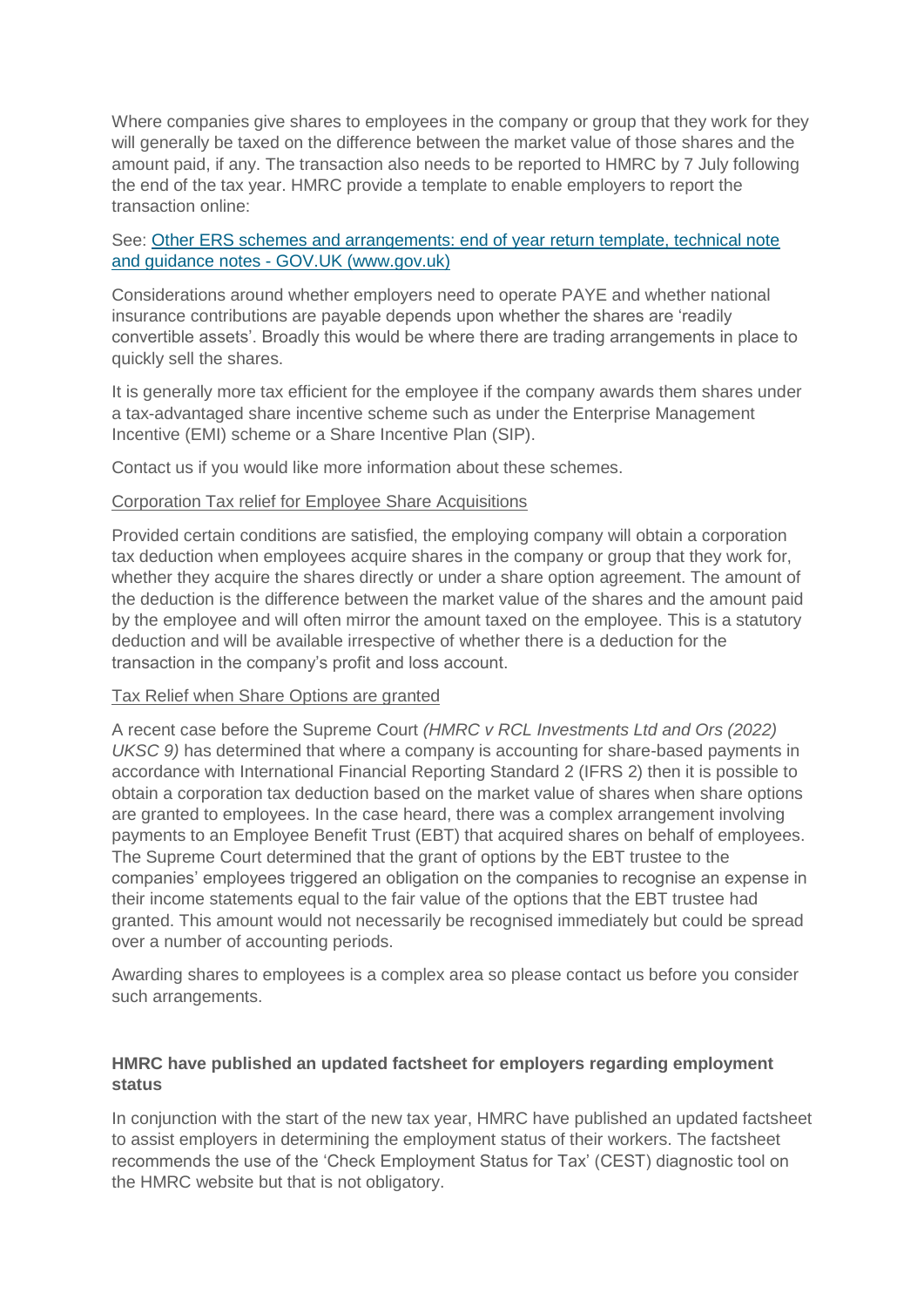## See: [Employment status factsheet \(ES/FS2\) -](https://www.gov.uk/government/publications/employment-status-factsheet-esfs1/employment-status-factsheet-esfs2) GOV.UK (www.gov.uk)

There is also a factsheet aimed at workers: [Employment status factsheet \(ES/FS1\) -](https://www.gov.uk/government/publications/employment-status-factsheet-esfs1/employment-status-factsheet-esfs1) [GOV.UK \(www.gov.uk\)](https://www.gov.uk/government/publications/employment-status-factsheet-esfs1/employment-status-factsheet-esfs1)

# **Net Zero Technology Centre innovation funding**

The Net Zero Technology Centre has launched the first of two open funding windows for 2022.

Businesses from across the globe can apply for a share of £7 million available in the first funding window, with a maximum of £1 million to be awarded to each successful project.

The projects must support the transition towards net zero with an obligation of trialling and deploying technology within the UK continental shelf. As well as funding, the projects will also gain access to data facilities and technical expertise from industry.

The following technology focus areas have been identified for this funding window:

- carbon capture, utilisation and storage (CCUS)
- hydrogen and clean fuels
- renewables and energy storage
- zero emissions power
- venting and flaring
- integrity management well integrity
- late life and decommissioning
- integrity management CUI

Digital and data architecture, smart assets and field automation will be technology focus areas within the £3 million second open innovation programme in October.

See: [Net Zero Technology Centre innovation funding \(nibusinessinfo.co.uk\)](https://www.nibusinessinfo.co.uk/content/net-zero-technology-centre-innovation-funding)

## **UK-South Korea collaborative research & development**

Innovate UK, part of UK Research and Innovation, will invest up to £2 million in innovation projects in partnership with the Korea Institute for Advancement of Technology.

The aim of this competition is to fund collaborative research and development (CR&D) projects focused on industrial research. Proposals must include at least one partner from the UK and one partner from South Korea.

The projects that Innovate UK fund will be expected to result in a new product, industrial process or service, be innovative, involve a technological risk and have high market potential in the participating countries.

The projects must focus on one or more of the following sectors:

• advanced manufacturing and materials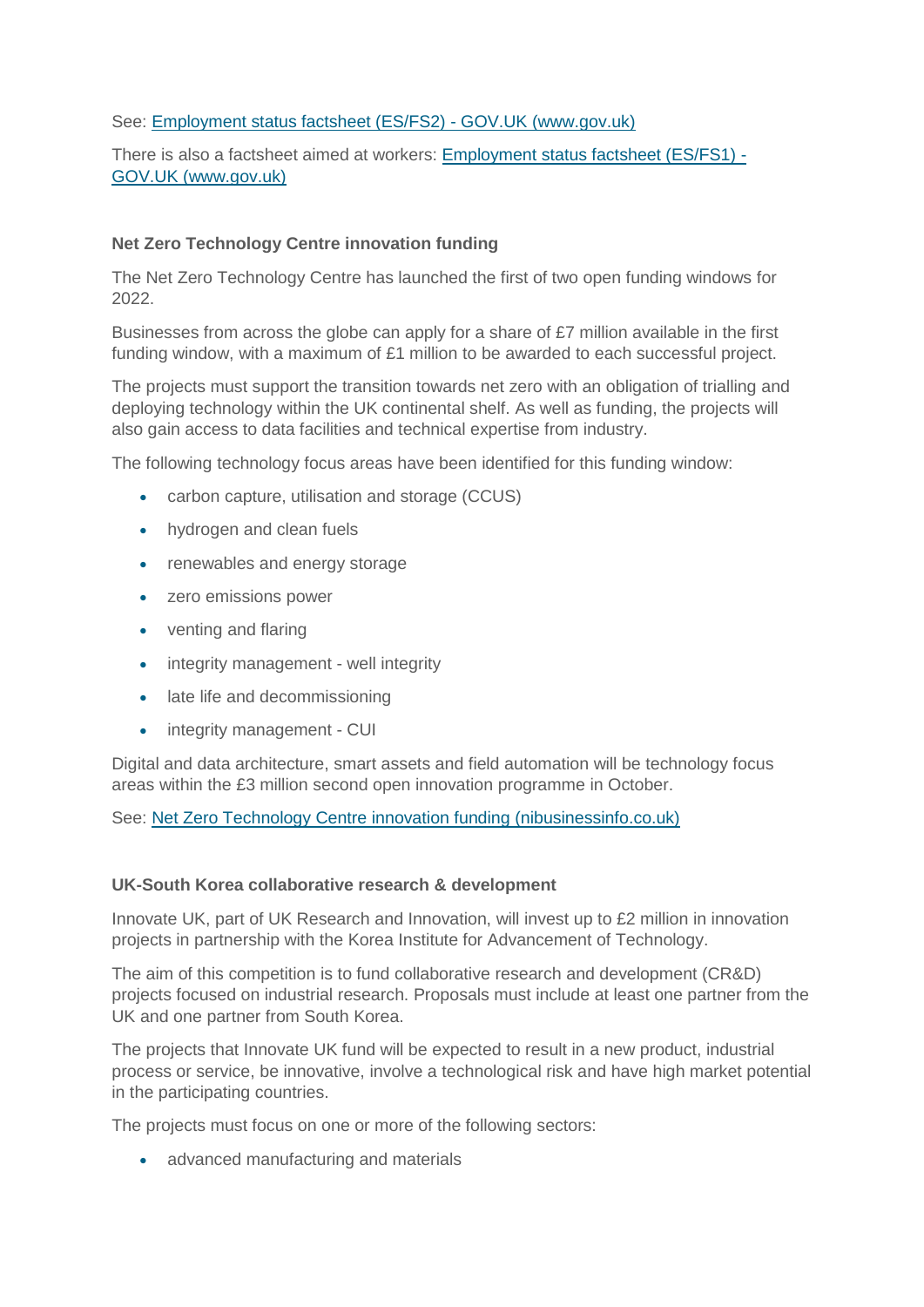- artificial intelligence
- clean energy specifically battery technologies, hydrogen mobility technologies and future vehicles

UK applicants can apply for a maximum grant of up to £350,000 for each project. UK project partners must carry out the majority of their project work in the UK and intend to exploit the results from or in the UK.

See: Competition overview - [UK-South Korea Collaborative R&D -](https://apply-for-innovation-funding.service.gov.uk/competition/1100/overview) Innovation Funding [Service \(apply-for-innovation-funding.service.gov.uk\)](https://apply-for-innovation-funding.service.gov.uk/competition/1100/overview)

# **Government sets out plan to make the UK a global cryptoasset technology hub**

The government announced last week moves that will see 'stablecoins' recognised as a valid form of payment as part of wider plans to make Britain a global hub for cryptoasset technology and investment. In brief:

- Stablecoins are to be brought within regulation, paving their way for use in the UK as a recognised form of payment.
- This is part of a series of measures to make the UK a global hub for cryptoasset technology and investment.
- Measures include legislating for a 'financial market infrastructure sandbox' to help firms innovate, an FCA-led 'CryptoSprint', working with the Royal Mint on a nonfungible token, and an engagement group to work more closely with industry.



See: [Government sets out plan to make UK a global cryptoasset technology hub -](https://www.gov.uk/government/news/government-sets-out-plan-to-make-uk-a-global-cryptoasset-technology-hub) GOV.UK [\(www.gov.uk\)](https://www.gov.uk/government/news/government-sets-out-plan-to-make-uk-a-global-cryptoasset-technology-hub)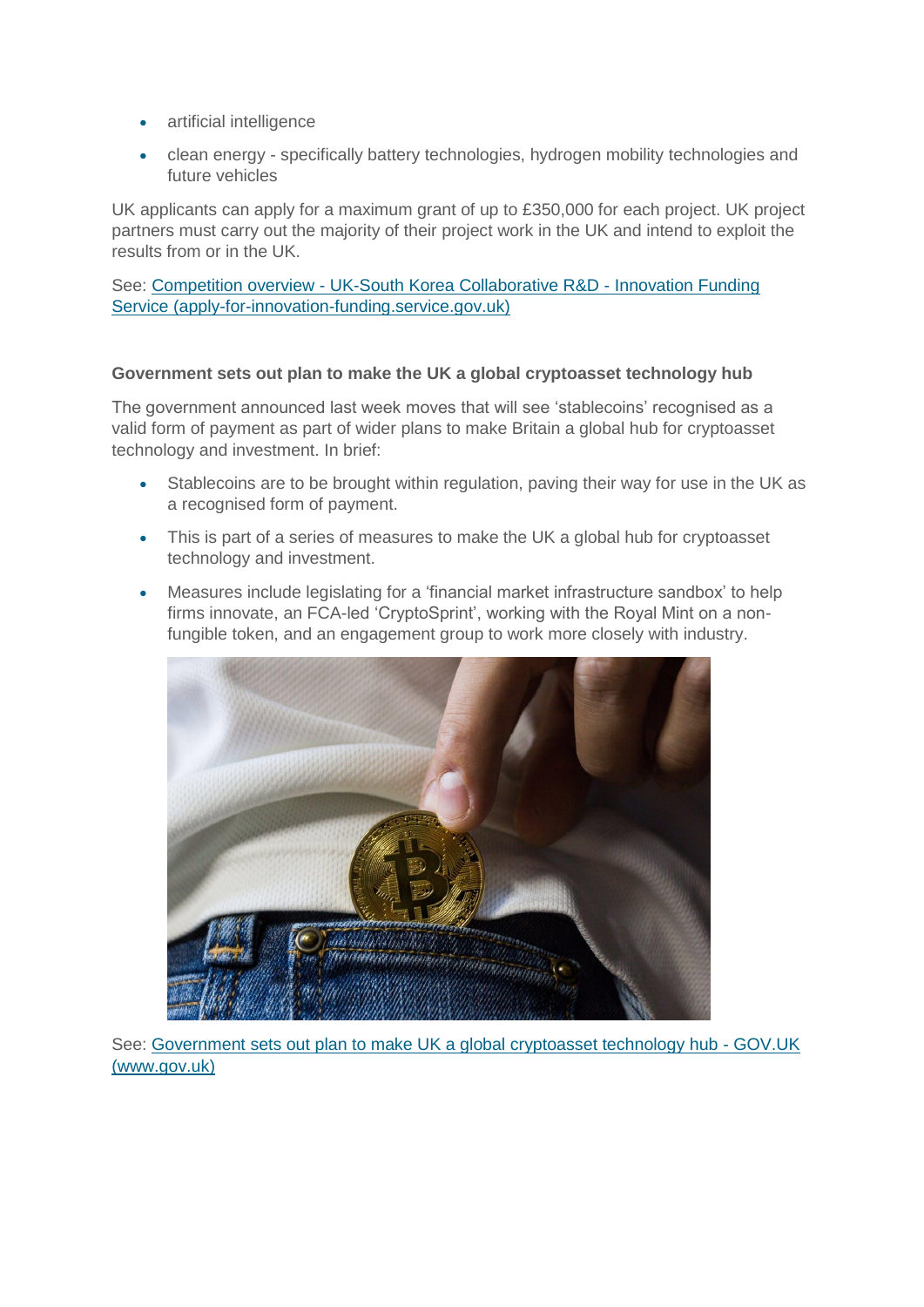# **Belfast Business Idea Award 2022**

Belfast City Council has opened for applications their Belfast Business Idea Award 2022. Supported by Danske Bank and Pacem, this competition aims to unearth, recognise and fast track the best business concepts in Belfast.

Ideas will be assessed based on their strength rather than the achievements of the venture so far, which means that those who have yet to set up a business have as much chance of winning as those who have already started trading.

The prizes on offer will make a real difference to early-stage businesses or those taking the first steps to make their business idea a reality.

The overall winner will receive £2,500 cash plus a support package worth £3,000. Four runners-up will also receive a support package worth over £3,000 which includes:

- Innovation Factory membership for one year (including an open plan co-working desk, access to masterclasses and on-site bespoke business mentoring)
- membership of the ENI Plus online resource for one year
- six months of free accountancy services (including software) from Pacem Accounting and Tax Advisory

The competition is open to those:

- who have a business idea, but have not yet acted on it
- who are in the process of starting up a business
- those who are in business and have been trading for less than two years

Applicants must be over 16 years old and live in the Belfast City Council area or have a business registered in Belfast.

See: [Belfast Business Idea Award \(belfastcity.gov.uk\)](https://www.belfastcity.gov.uk/ideaaward)

#### **Northern Ireland Management Practices Survey 2022**

The Northern Ireland Management Practices Survey 2022 is being run by researchers at Queen's University Belfast for the Northern Ireland Productivity Forum.

The purpose of the survey is to better understand how management practices vary across businesses in Northern Ireland, and to inform how policy could be used to support businesses in raising productivity and growing the local economy.

The survey is aimed at businesses in Northern Ireland with at least five employees. It is intended to be answered by a senior manager with responsibility for day-to-day business operations.

The survey contains 25 questions and will take approximately 20 minutes to complete. All responses are confidential.

See: [NI Management Practices Survey 2022 \(qualtrics.com\)](https://queensmanagement.fra1.qualtrics.com/jfe/form/SV_bjPOUAuE4hjOKoe)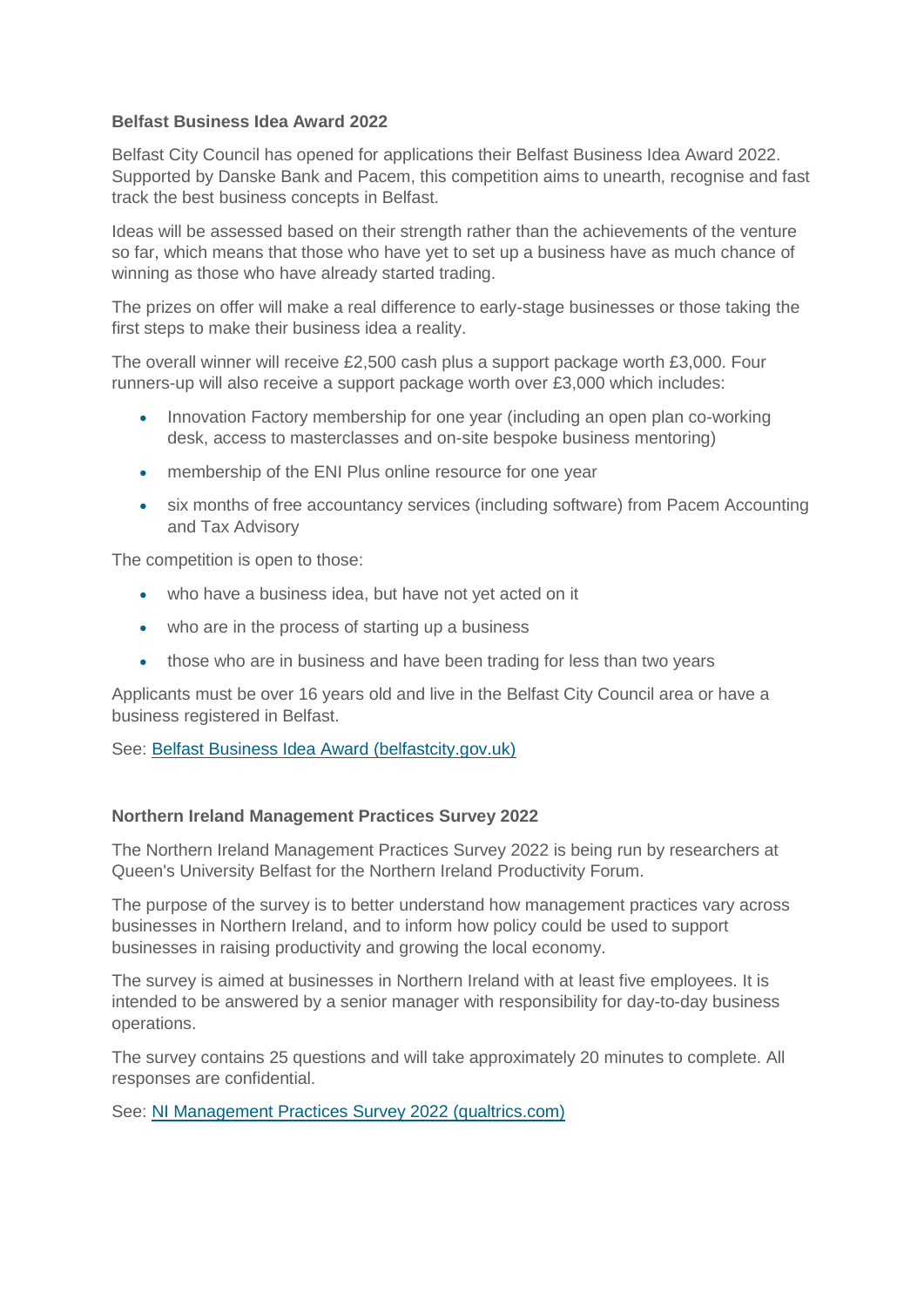# **Enterprise Fund for Causeway Coast and Glens businesses**

Causeway Coast and Glens Borough Council has launched the Enterprise Fund which is aimed at supporting businesses with a track record of two years or less to address barriers to growth using innovative approaches.

The Enterprise Fund can provide funding of up to 100% of costs, up to a maximum of £5,000. The total cost of the project must not exceed £10,000. Match funding is not a requirement. Applicant businesses must be in a position to pay for items and claim the money retrospectively.

Examples of expenditure that can be funded include new equipment, developing IT infrastructure, implementing a significant marketing campaign, and product and design development.

To be eligible, businesses must:

- be within the Causeway Coast and Glens Borough Council area and actively trading commercially
- have completed the Business Start Programme within the last two years or have a fit for purpose business plan from other sources completed within the last two years
- have a business bank (or other financial institution) account for the sole purpose of their business ie separate from personal finances

See: Grants and Funding - [Causeway Coast & Glens Borough Council](https://www.causewaycoastandglens.gov.uk/grantsandfunding)  [\(causewaycoastandglens.gov.uk\)](https://www.causewaycoastandglens.gov.uk/grantsandfunding)

## **Increase to Carrier Bag Levy**

The Department of Agriculture, Environment and Rural Affairs (DAERA) has increased the Carrier Bag Levy in Northern Ireland from 5p to 25p for all bags priced at £5 or less.

DAERA has published new guidance on Carrier Bag Levy legislation. This guidance:

- highlights the key messages of the charging arrangements
- provides some detail on the charging requirement
- deals with exemptions from the charging requirement
- deals with the arrangements for payment of the net proceeds of the levy to DAERA
- summarises the record-keeping requirements
- explains the civil sanctions that DAERA can apply in the event of failure to comply with the requirements of the regulations

See: [Guidance on Carrier Bags Charging Legislation in NI \(from 1 April 2022\) | Department](https://www.daera-ni.gov.uk/Guidance_on_Carrier_Bags_Charging_Legislation_in_NI)  [of Agriculture, Environment and Rural Affairs \(daera-ni.gov.uk\)](https://www.daera-ni.gov.uk/Guidance_on_Carrier_Bags_Charging_Legislation_in_NI)

#### **20 high quality training places on offer at EOS Global Tech Skills Academy**

The Department for the Economy has announced 20 high quality training places in the second Assured Skills Academy with EOS IT Solutions.